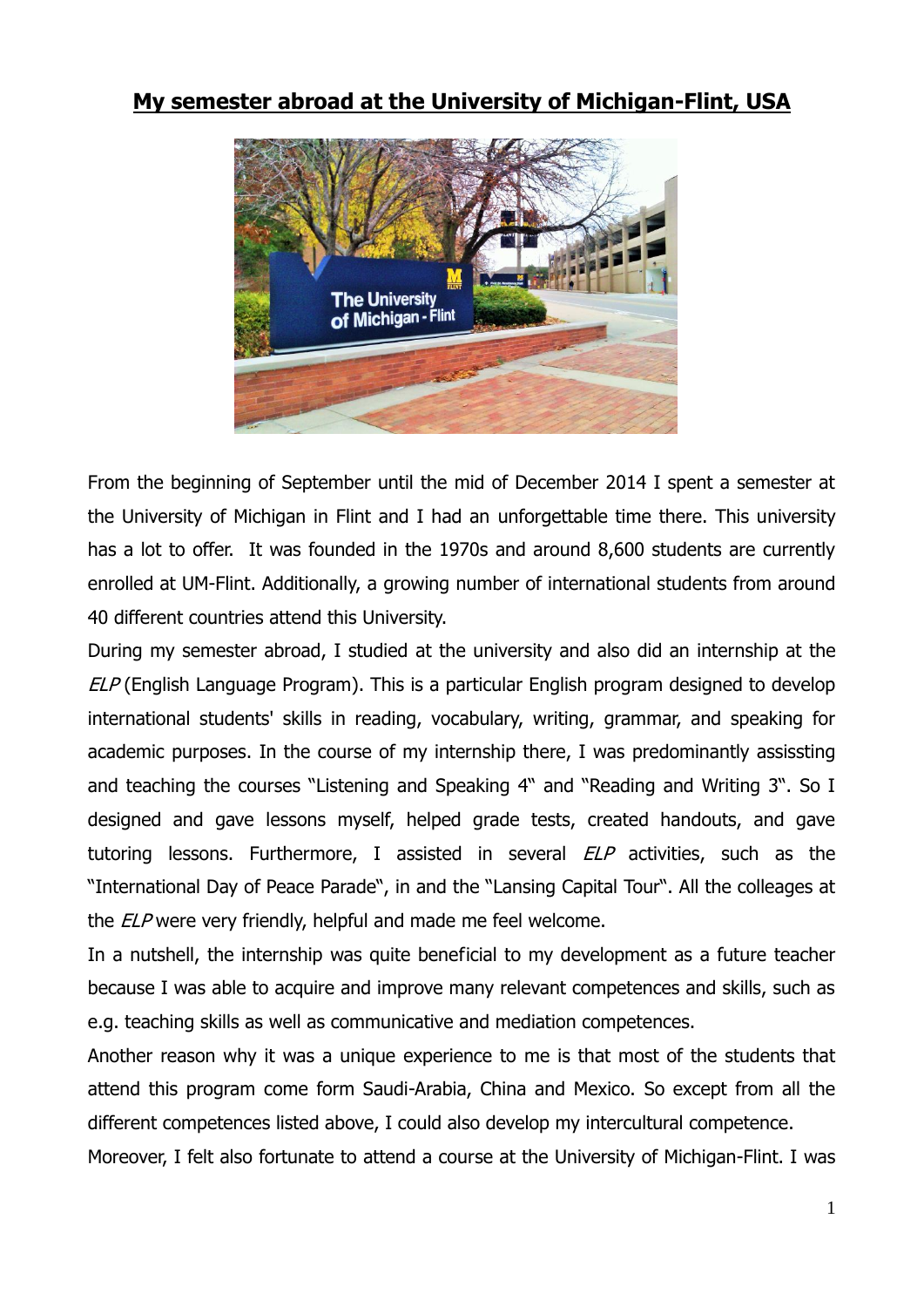amazed by how small the group size of my seminar was (4 students). Since I was the only international student in my course, the professor sometimes asked me to make comparisons to several corresponding aspects in Germany, which I found very interesting.

During my leisure time, I attended the university choir, went to different student activities organized by the university and explored also a lot of beautiful places in the Michigan region: Hence, I went e.g. to Ann Arbor, Detroit and East Lansing. The state of Michigan has a lot of great places to offer that should be definetly visited!

As a result, I would like to point out that I strongly recommend spending a semester abroad at the University of Michigan-Flint. It was a very important experience to me since I could develop especially my teaching skills and my intercultural competence. It was also of interest to compare the German study programs and teachers with the American ones. Moreover, thanks to the internship and the studying experience I could improve my English a lot.

All in all, I enjoyed staying for a semester at the University of Michigan in Flint. I am very grateful for the valuable and positive memories of the time at that university.



University of Michigan-Flint

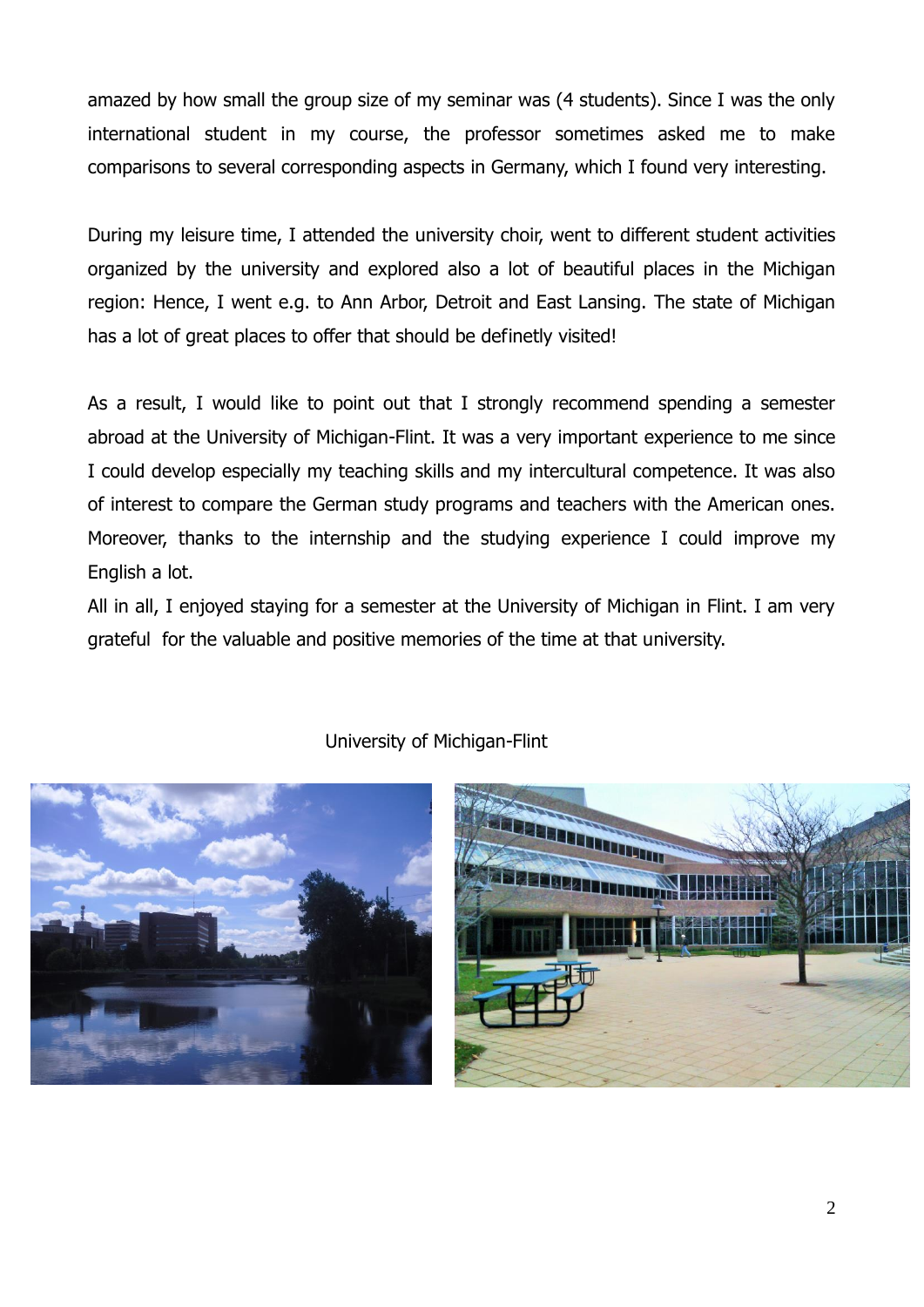## University of Michigan, Ann Arbor